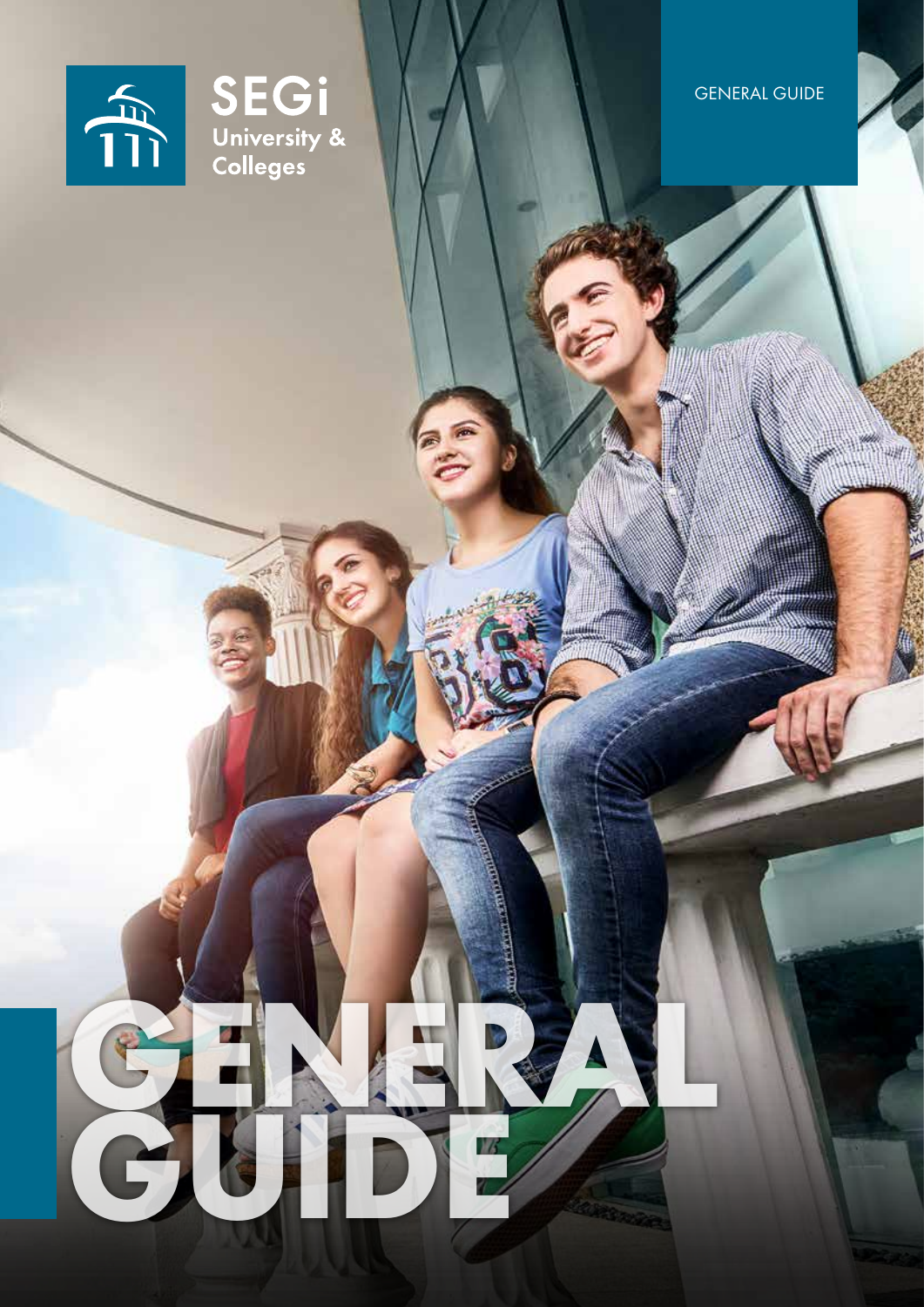

SEGi graduates are fully equipped with the skills and tools of the trade essential in facing the challenges of today. These skills carved into everyday practice, proves that SEGians are all-rounders, at the top of their game in all aspects.

# Analytical/Creativity Critical Thinking

*DNA*

Innovative problem-solver who can generate creative solutions.

*SEGian*

# Job Readiness

Highly analytical thinking with demonstrated talent for identifying, scrutinising, improving, and streamlining complex work processes.

# Managing EQ (Positive Thinking)

Goal-driven leader who maintains a productive climate and confidently motivates, mobilises, and coaches employees to meet high performance standards.

# Global Perspective/Citizenship

Personable professional whose strengths include cultural sensitivity and an ability to build rapport with a diverse workforce in multicultural settings.

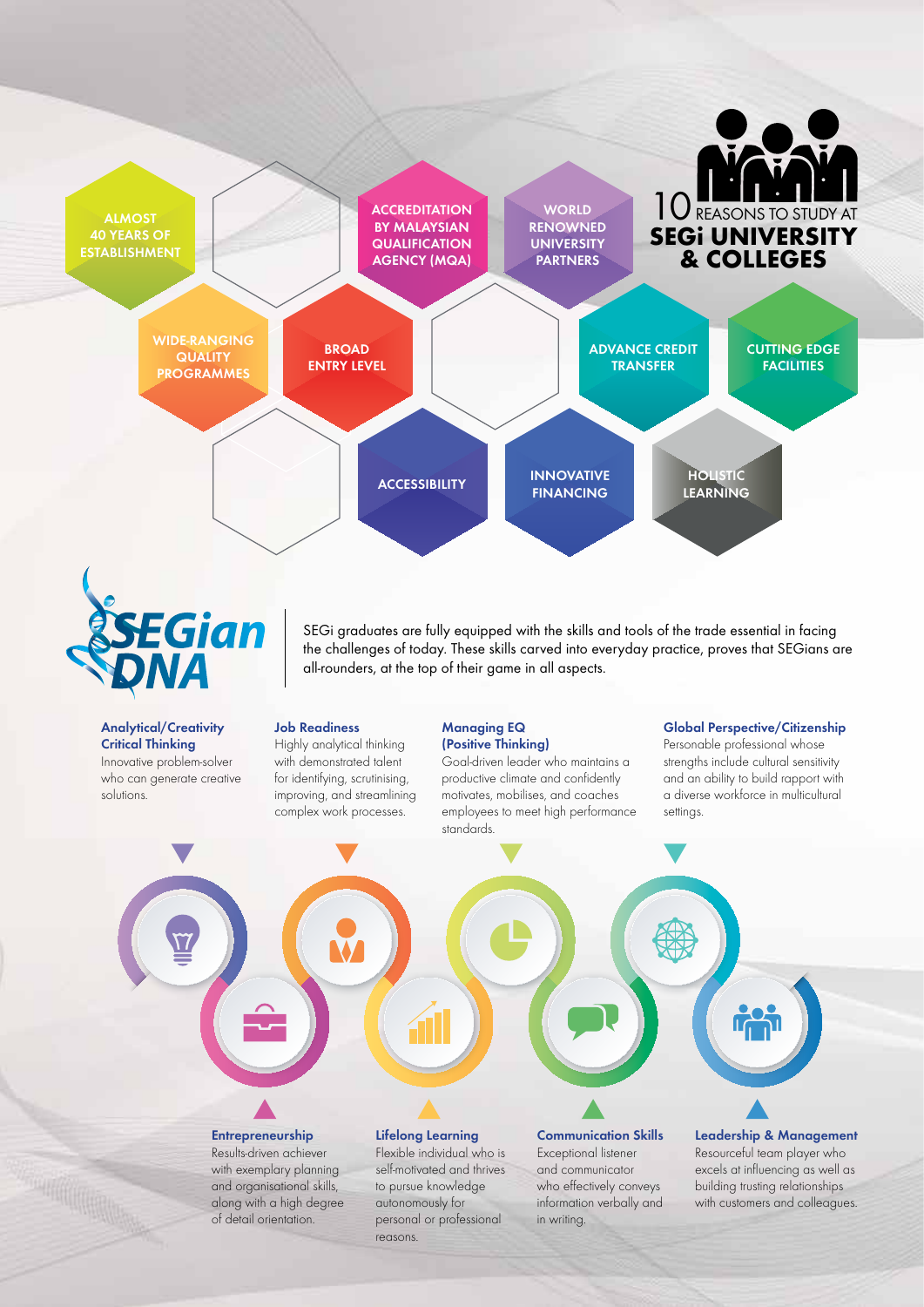

Malaysia is an exciting melting pot of races and religions where Malays, Indians, Chinese and many other ethnic groups live together, creating a culturally diverse and naturally beautiful hub.

Multiculturalism has not only made Malaysia a gastronomical paradise, it has also made Malaysia home to hundreds of colourful festivals, creating a tradition of celebration. Malaysians are very warm and friendly.

Geographically, Malaysia is as diverse as its culture. There are two parts to the country: 11 states in the Peninsula of Malaysia and 2 states in the island of Borneo.

With leisure options from rolling mountains to sandy beaches to exciting shopping districts, Malaysia is full of surprises, eclectic cultures and natural wonders.





# **Fast Facts on Malaysia**

| : Kuala Lumpur<br>Capital                                                                                                                           |  |
|-----------------------------------------------------------------------------------------------------------------------------------------------------|--|
| Population: 31 660 700                                                                                                                              |  |
| Language: Bahasa Melayu (Malay) is the national language but English is widely spoken                                                               |  |
| : Islam is the official religion but all other religions are freely practised<br>Religion                                                           |  |
| : Average temperature: 32°C (90°F), Tropical climate with warm weather all year around<br>Climate<br>Annual rainfill varies from 2 000mm to 2 500mm |  |
| Currency : The unit of currency is Malaysian Ringgit indicated as RM                                                                                |  |
| : GMT+8 and 16 hours ahead of U.S. Pacific Standard Time<br>Time                                                                                    |  |
|                                                                                                                                                     |  |
|                                                                                                                                                     |  |
|                                                                                                                                                     |  |
|                                                                                                                                                     |  |
|                                                                                                                                                     |  |
|                                                                                                                                                     |  |
|                                                                                                                                                     |  |
|                                                                                                                                                     |  |
|                                                                                                                                                     |  |
|                                                                                                                                                     |  |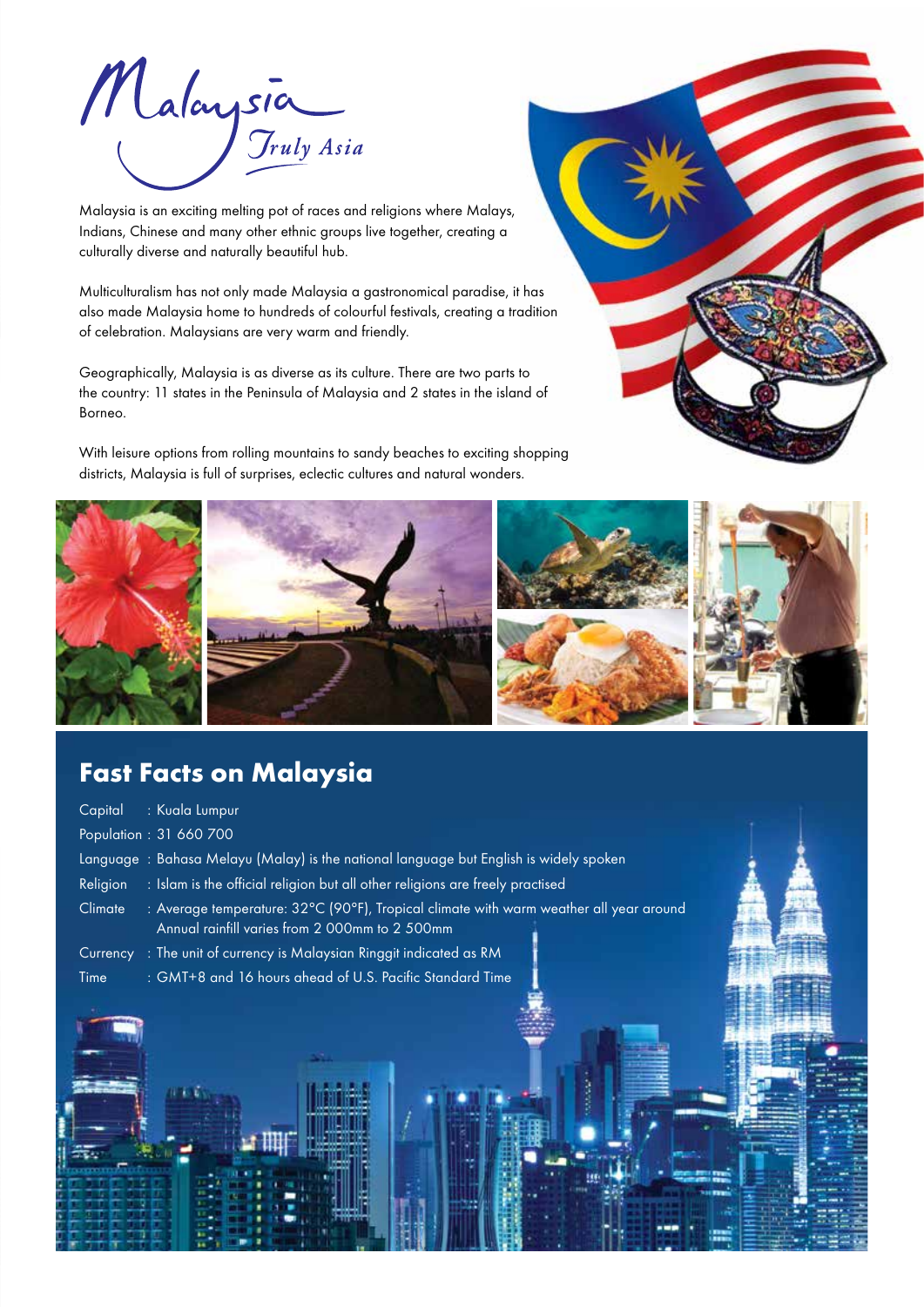













# INTRODUCTION TO SEGI UNIVERSITY & Colleges

Established for almost 40 years, SEGi has equipped graduates from diverse backgrounds with exceptional foundations for career achievement and personal success.

SEGi first opened its doors as Systematic College in 1977 in the heart of Kuala Lumpur's commercial district, offering professional qualifications. Since then, SEGi has experienced significant growth by adapting and catering to an increasing demand for higher academic and professional qualifications in Malaysia.

Today, SEGi is one of the largest private higher education providers in Malaysia and serves more than 25,000 students through its five major campuses located in Kota Damansara, Kuala Lumpur, Subang Jaya, Penang and Kuching. With programmes tailored to meet both industry and student needs, SEGi graduates have easily found employment and many have gone on to become leaders of their respective industries.



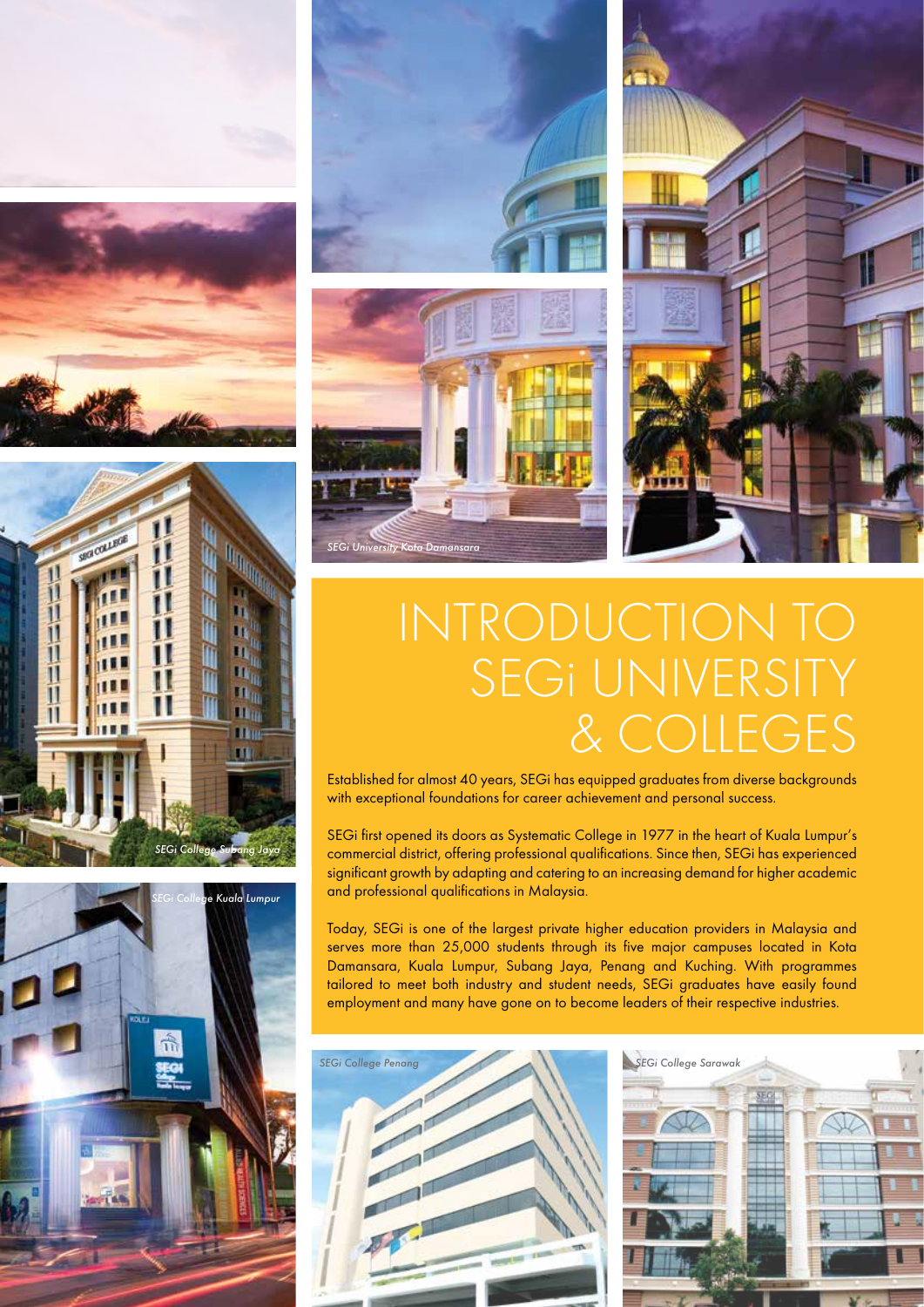# **consortium of global Universities**

SEGi University & Colleges partners with international universities of great repute to offer a globalised learning experience for our students. Programmes offered by our university partners are regulated by them on a regular basis, thus ensuring the exact same quality of education that students will obtain at their home base.

# **United Kingdom**





# **University of Central Lancashire**

The University of Lancashire is one of the largest universities in the UK which hosts about 25,000 students. This public university, located in Preston, Lancashire, England was founded as the Institution for the Diffusion of Knowledge in 1828 and became a university in 1992. Imbued with a celestial-sounding motto, 'Ex solo ad solem', which translates 'From the Earth to the Sun', the vastness of the university's portfolio includes over 400 undergraduate programmes and 200 postgraduate courses. Hailed for its high student satisfaction in the recent international Student Barometer survey, its impressive reputation as a regional economy powerhouse testifies to over 1,000 students and graduates who have started a business or embarked on self-employment.





# **University of Sunderland**

University of Sunderland (UOS) has been providing higher education since 1901 and is proud to be an innovative, forward-thinking university with high standards of teaching, research and support. As a research active university, UOS aims to enhance the learning experience of its students as well as the academic standing of the institution as a seat of higher learning and scholarship.

Academic programmes are at the core of the University's commitment to producing well-rounded graduates. The Guardian ranks its Hospitality, Event Management & Tourism as 4th best in the country, while Nursing is ranked 5th best. Other highly-ranked majors in the Guardian league tables are Business, Management & Marketing, Accounting & Finance, Mechanical Engineering and Fashion & Textiles.



# **SA UNIVERSITY**<sub>of</sub>

# **University of Greenwich (UOG)**

University of Greenwich (UOG) can trace its roots back to 1890, founded as Woolwich Polytechnic and later awarded university status in 1992. The University has a long history in the field of education and has three campuses in south east London and Kent within a progressive learning environment supported by modern and hi-tech facilities.

Today, it has 1,200 programmes including some of the more popular choices of Law, Nursing, Business, and Engineering. The University has been acknowledged by the sector and its peers to be a silver rated provider of higher education according to the 2017 Teaching Excellence Framework (TEF). UOG is also the proud recipient of The Queen's Anniversary Prize for Higher and Further Education 2015, awarded for innovative research and development carried out by Greenwich's Natural Resources Institute within the Faculty of Engineering & Science.





# **Cardiff University**

Cardiff University is one of Britain's leading teaching and research universities. Founded by Royal Charter in 1883, the University today combines impressive modern facilities and a dynamic approach to teaching and research with its proud heritage of service and achievement. The University's breadth of expertise in research and research-led teaching encompasses: the humanities; the natural, physical, health, life and social sciences; engineering and technology; preparation for a wide range of professions; and a longstanding commitment to lifelong learning. The University is also home to three major new Research Institutes, offering radical new approaches to neurosciences and mental health, cancer stem cells and sustainable places. Having gained national and international standing, Cardiff University's vision is to be recognised as a world-leading university and to achieve the associated benefits for its students, staff and all other stakeholders.

# **United States of America**





# **Troy University**

Troy University is a comprehensive public university that is located in Troy Alabama, United States. It was founded on February 26, 1887 as Troy State Normal School within the Alabama State University System. It is the flagship university of the Troy University System with its main campus enrolment of 6,998 students and the total enrolment of all Troy University campuses of 19,579. Troy University is regionally accredited by the Southern Association of Colleges and Schools Commission on Colleges (SACS) to award associate, baccalaureate, master's, education specialist, and doctoral degrees. Today, the University serves the educational needs of students in four Alabama campuses, sixty teaching sites in 17 U.S. States and 11 countries. Troy University's graduates number more than 100,000 alumni representing all 50 states and from numerous foreign countries. Troy University is known as Alabama's International University for its extensive international program in attracting foreign students from around the world.

# **Australia**



# **University of Southern Queensland (USQ)**

University of Southern Queensland (USQ) which was established in 1967 is based in Toowoomba, Queensland. The University is one of Australia's leading providers of education both on campus and through its distance education option. With more than 75 per cent of students studying via distance learning or online mode, USQ is at the cutting edge of flexible delivery of resources and technology. USQ is a fully accredited Australian Government University, with students coming from across Australia and all around the world. According to Australia's Department of Education, Innovation, Science, Research and Tertiary Education Higher Education Statistics, USQ was the leading provider of distance education from 2007-2011.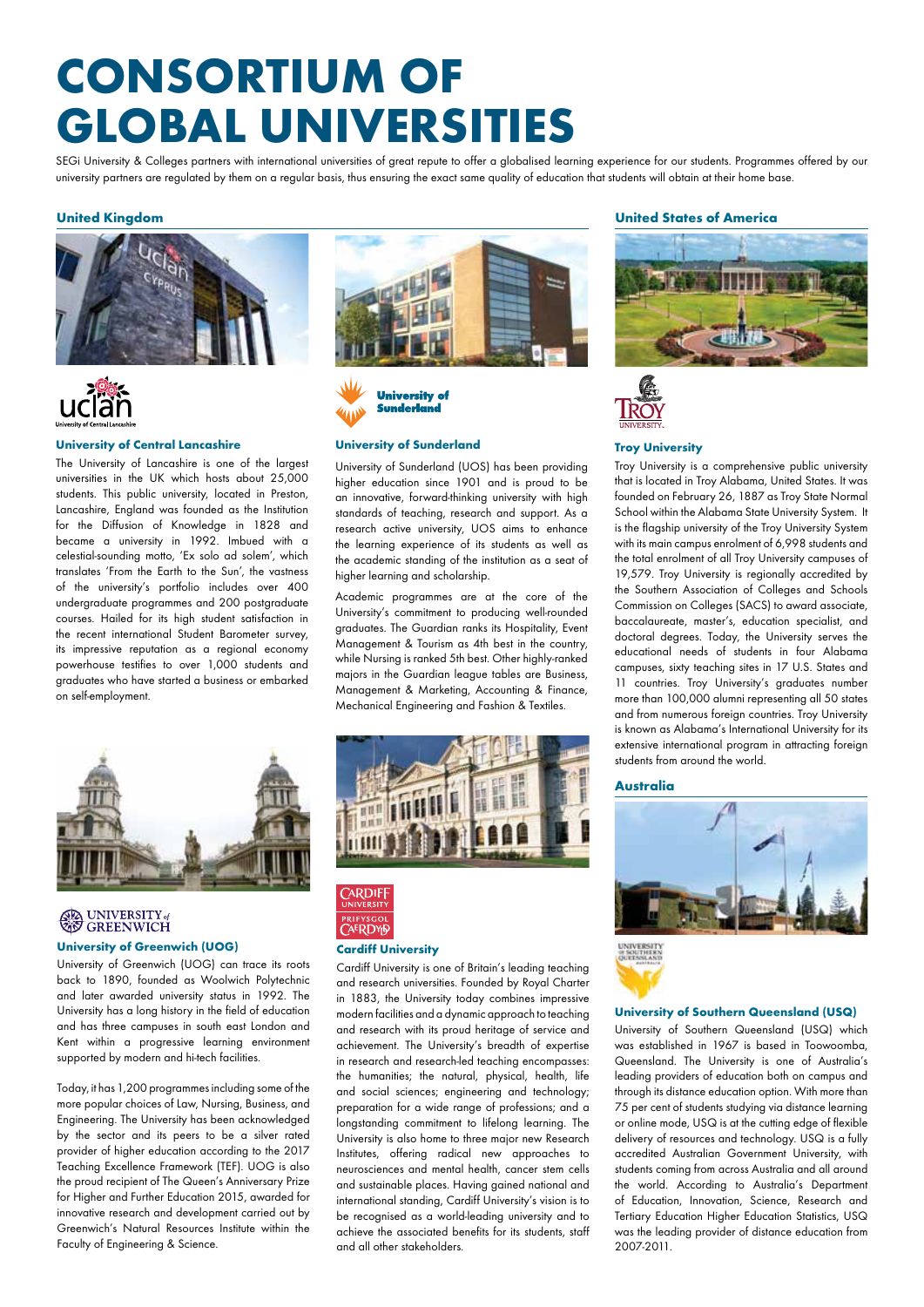# **Internationally Recognised Programmes**

# **Health Sciences**

**SEGi UNIVERSITY**

Bachelor of Medicine, Bachelor of Surgery (M.B.,B.S.) *R/721/6/0064 | KD Campus*

Bachelor of Optometry (Hons) *R/726/6/0063 | KD Campus*

Bachelor of Dental Surgery *R/724/6/0003 | KD Campus*

Bachelor of Pharmacy (Hons) *R/727/6/0014 | KD Campus*

Bachelor of Biomedical Science (Hons) *N/721/6/0048 | KD Campus*

# **Allied Health Sciences SEGi GROUP OF COLLEGES**

Diploma in Nursing *R2/723/4/0007(MQA/FA5279)(06/2022)| KL Campus*

Diploma in Medical Laboratory Technology *R2/725/4/0049(A8535)(03/2024); JPT/BPP(K)1000-600/P728 JLD.6 (21); R2/725/4/0028 | KL, PG & SWK Campuses*

Diploma in Environmental Health *R2/853/4/0019(A8563)(03/2024)| KL Campus*

Diploma in Health Care Management *N/720/4/0084(MQA/FA04982)(06/2020); R/720/4/0095 | KL, SWK Campuses*

Diploma in Occupational Safety and Health *R/862/4/0025(MQA/FA1779)(06/2023)| KL Campus*

**UNIVERSITY OF GREENWICH, UK**

BSc (Hons) Professional Practice in Nursing 2+0 (Post Registration) *R2/723/6/0069(MQA/FA8833)(062023)| KL Campus*

# **Business & Accounting**

**SEGi UNIVERSITY & SEGi COLLEGE** Bachelor of Accounting (Hons) *R/344/6/0387 | KD Campus*

Bachelor of Accounting and Finance (Hons) *R/343/6/0222 | KD Campus*

Bachelor of Business Management (Hons) Specialisations:

• General Management • Marketing

• Human Resources • Finance

• Supply Chain Management

*R/340/6/0334 | KD Campus*

Diploma in Business Administration

*R2/345/4/0417; R2/345/4/0225(A8729)(02/2023); JPT/BPP(K)1000-600/B270 Jld.8(18); JPT/BPP(K)1000-600/P728 JLD.8 (2); R/345/4/0637 | KD, KL, SJ, PG & SWK Campuses*

Diploma in Accounting *R2/344/4/0187; R2/344/4/0118(A8730)(02/2023); R/344/4/0336; JPT/ BPP(K)1000-600/P728 JLD.8(2); R2/344/4/0149 | KD, KL, SJ, PG & SWK Campuses*

Diploma in Marketing *R2/342/4/0081, R/342/4/0119(A1622) (11/2020); R2/342/4/0026; R2/342/4/0115 | KD, KL, SJ & SWK Campuses*

Diploma in Human Resource Management *R/345/4/0659(A4382)(06/2019); R2/345/4/0026 |KL, SWK Campuses*

Certificate in Business Studies *R/340/3/0580(A6643)(08/2021); R/340/3/0484; JPT/BPP(K)1000-600/P728 JLD.8 (2) |KL, SJ & PG Campuses*

# **SEGi UNIVERSITY & UNIVERSITY OF CENTRAL LANCASHIRE, UK**

Bachelor of Acocunting (Hons) (Double Degree) *R/344/6/0387 | KD Campus*

Bachelor of Business Management (Hons) (Double Degree) Specialisations:

- General Management Marketing
- Human Resources Finance
- *R/340/6/0334 | KD Campus*
- 

Bachelor of Accounting and Finance (Hons) (Double Degree) *R/343/6/0222 | KD Campus*

# **UNIVERSITY OF SUNDERLAND, UK** BA (Hons) Business & Management (3+0)

*R2/345/6/0137 | KD Campus* BA (Hons) Accounting and Finance (3+0)

*R/344/6/0499 | SWK Campus*

BA (Hons) Business Management (3+0) *R2/340/6/0767; JPT/BPP(K)1000-600/P728 JLD.7 (4); R2/345/6/0165 | SJ, PG & SWK Campuses* BA (Hons) Business & Human Resource Management (3+0) *R/345/6/0581; R/345/6/0952 | SJ & SWK Campuses*

BA (Hons) Business and Marketing Management (3+0) *R/342/6/0090; JPT/BPP(K)1000-600/P728 JLD.8 (2); R/340/6/0107 | SJ, PG & SWK Campuses*

# **UNIVERSITY OF GREENWICH, UK**

BA (Hons) Accounting and Finance (3+0) *R2/344/6/0479(A8170)(08/2022); R/344/6/0219; JPT/BPP(K)1000-600/P278 JLD.5 (35) | KL, SJ & PG Campuses*

BA (Hons) Business Management (3+0) *R2/345/6/0385(A9595)(03/2024)| KL Campus*

BA (Hons) Marketing (3+0) *R/342/6/0123(A10439)(08/2019)| KL Campus*

BA (Hons) Human Resource Management (3+0) *R/345/6/0662(A10440)(10/2019)| KL Campus*

# **Communication Studies SEGi UNIVERSITY & SEGi COLLEGE**

Bachelor of Corporate Communication (Hons) *R/321/6/0072 | KD Campus*

Bachelor of Mass Communication (Hons) *R/321/6/0109 | KD Campus*

Diploma in Mass Communication *R2/321/4/0044; R2/321/4/0071(A9370)(09/2023); JPT/BPP(K)1000-600/B270 Jld.5(54); R/321/4/0180 | KD, KL, SJ & SWK Campuses*

#### **SEGi UNIVERSITY & UNIVERSITY OF CENTRAL LANCASHIRE, UK**

Bachelor of Mass Communication (Hons) (Double Degree) *R/321/6/0109 | KD Campus*

# **UNIVERSITY OF SOUTHERN QUEENSLAND, AUS**

Bachelor of Communication (3+0) *JPT/BPP(K)1000-600/B270 Jld.3(21) | SJ Campus*

# **Creative Art & Design**

**SEGi UNIVERSITY & SEGi COLLEGE** BA (Hons) Multimedia Design *R/213/6/0061 | KD Campus* 

BA(Hons) Visual Communication Design *R/213/6/0060 | KD Campus*

Diploma in Multimedia Design *R2/213/4/0150(A9955)(04/2024)| KL Campus*

Diploma in Graphic Design *R2/213/4/0151(A9956)(04/2024); R2/213/4/0032; R2/213/4/0001 | KL, SJ & SWK Campuses*

Diploma in Creative Multimedia *R/213/4/0064; R2/213/4/0002 | SJ & SWK Campuses*

Diploma in Digital Photo Media *R2/213/4/0031 | SJ Campus*

Diploma in Interior Architecture *R2/214/4/0206 | SJ Campus*

Certificate in Creative Design *R/211/3/0017 | SJ Campus*

#### **Music SEGi GROUP OF COLLEGES** Diploma in Music *R/212/4/0025 | SJ Campus*

Diploma in Music Performance *JPT/BPP(K)1000-600/B270 Jld.7(38) | SJ Campus*

Diploma in Music Teaching *JPT/BPP(K)1000-600/B270 Jld.7(54) | SJ Campus*

# **Early Childhood Care & Education SEGi UNIVERSITY & SEGi COLLEGE**

Bachelor of Education (Hons) (Double Degree) Specialisations:

• Early Childhood Education • Special Needs Education • TESL • Guidance & Counselling *R/141/6/0059 | KD Campus*

# Diploma in Early Childhood Education

*R/143/4/0034; R/143/4/0013(MQA/FA0729)(07/2021); R/143/4/0092; JPT/BPP(K)1000-600/P728 JLD.6 (19); R2/143/4/0043 | KD, KL, SJ, PG & SWK Campuses*

Diploma in Psychology *R2/311/4/0021; R/311/4/0085 | SJ & SWK Campuses*

Certificate in Early Childhood Care and Education *R/143/3/0075 | SJ Campus*

# **UNIVERSITY OF GREENWICH, UK**

BA (Hons) Early Years Education (3+0) *N/143/6/0148(MQA/PA/11187)(08/2023); JPT/BPP(K)1000-600/P728 JLD. 9 (22); R/143/6/0162; N/143/6/0104 | KL, PG, SJ & SWK Campuses*

# **Engineering & The Build Environment**

**SEGi UNIVERSITY & SEGi COLLEGE**

BSc (Hons) Quantity Surveying *R/526/6/0028 | KD Campus* 

BSc (Hons) Architecture *N/581/6/0092 | KD Campus* 

BEng (Hons) Chemical Engineering *R/524/6/0011 | KD Campus* 

BEng (Hons) in Mechanical Engineering *R/521/6/0146 | KD Campus* 

BEng (Hons) in Civil Engineering *R/526/6/0070 | KD Campus*

BEng (Hons) in Electronic and Electrical Engineering *R/523/6/0060 | KD Campus*

BA (Hons) Interior Architecture *N/581/6/0027 | KD Campus* 

Diploma in Construction Management *R2/526/4/0124 | KD Campus* 

Diploma in Electronic and Electrical Engineering *R2/520/4/0091; JPT/BPP(K)1000-600/P728 JLD.8 (2) | SJ & PG Campuses*

Diploma in Mechanical Engineering *R2/521/4/0014 | SJ Campus*

#### **SEGi UNIVERSITY & UNIVERSITY OF CENTRAL LANCASHIRE, UK**

BEng (Hons) Chemical Engineering (Double Degree) *R/524/6/0011 | KD Campus* 

BEng (Hons) in Mechanical Engineering (Double Degree) *R/521/6/0146 | KD Campus* 

BEng (Hons) in Civil Engineering (Double Degree) *R/526/6/0070 | KD Campus*

BEng (Hons) in Electronic and Electrical Engineering (Double Degree) *R/523/6/0060 | KD Campus*

## **UNIVERSITY OF SUNDERLAND, UK**

BEng (Hons) Electronic and Electrical Engineering (3+0) *R2/523/6/0290; JPT/BPP(K)1000-600/P728JLD.7(7) | SJ & PG Campuses*

BEng (Hons) Mechanical Engineering (3+0) *R2/521/6/0013; JPT/BPP(K)1000-600/P728 JLD.7(7) | SJ & PG Campuses*

Bachelor of Engineering (Honours) Automotive Engineering (3+0) *R/523/6/0114 | SJ Campus*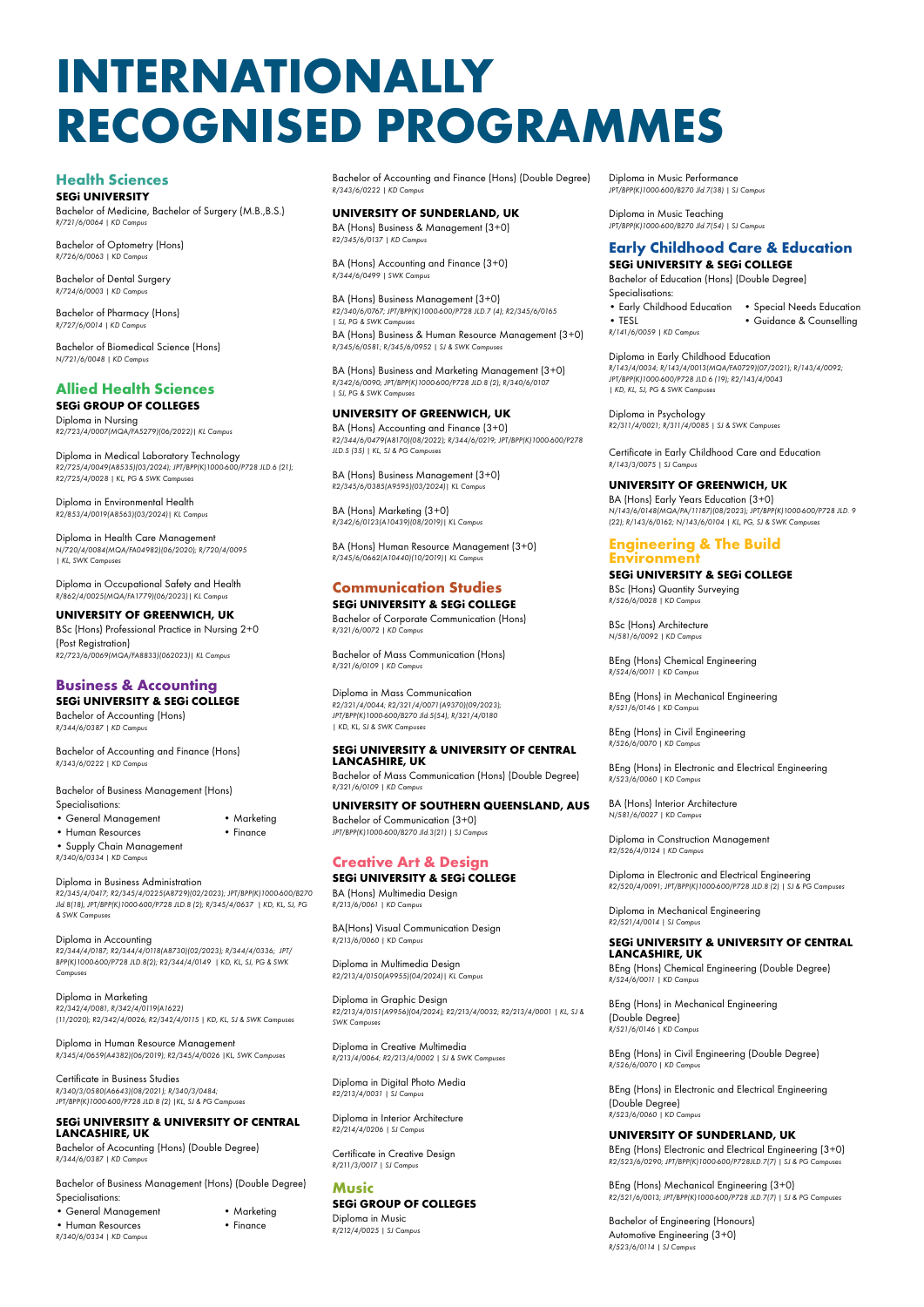# **Hospitality & Tourism**

**SEGi UNIVERSITY & SEGi COLLEGE** Bachelor of Hospitality Management (Hons) *R/811/6/0238 | KD Campus*

Diploma in Hotel Management *R/811/4/0126; R2/811/4/0011(A7528 (01/2022); R2/811/4/0028; JPT/ BPP(K)1000-600/P728 JLD. 6 (13); R2/811/4/0005 | KD, KL, SJ, PG & SWK Campuses*

Diploma in Tourism Management *R2/812/4/0046; R/812/4/0052(MQA/FA1457)(04/2023); JPT/BPP(K)1000-600/ P278 JLD.7 (4); R2/812/4/0003 | KD, KL, PG & SWK Campuses*

Diploma in Culinary Art *R/811/4/0101; R/811/4/0278(A11534)(01/2021); JPT/BPP(K)1000-600/P728 JLD. 6 (8); R/811/4/0041 | KD, KL, PG & SWK Campuses*

Diploma in Baking and Pastry Arts *N/811/4/0066 | SWK Campus* 

#### **SEGi UNIVERSITY & UNIVERSITY OF CENTRAL LANCASHIRE, UK**

Bachelor of Hospitality Management (Hons) (Double Degree) *R/811/6/0238 | KD Campus*

# **UNIVERSITY OF SUNDERLAND, UK**

BSc (Hons) International Tourism & Hospitality Management  $(3+0)$ *R2/812/6/0162; R/812/6/0015(MQA/FA0526)(06/2021); R2/812/6/0172; JPT/ BPP(K)1000-600/P728 JLD. 7 (7) | KD, KL, SJ & PG Campuses*

**Information Technology** 

# **SEGi UNIVERSITY & SEGi COLLEGE**

Bachelor of Information Technology (Hons) Specialising in:

- Computer Networks
- Software Engineering
- Business Systems Design
- *R/481/6/0522 | KD Campus*

Diploma in Information Technology *R/481/4/0372; R2/481/4/0101; JPT/BPP(K)1000-600/P728 JLD.8 (2) | KD, SJ, PG Campus*

Diploma in Computer Studies *R2/481/4/0309(A9341 (09/2023); R2/481/4/0408 | KL, SWK Campuses*

Certificate in Information Technology *R2/481/3/0308(A9473)(01/2024); R/481/3/0680 | SJ Campuses*

## **SEGi UNIVERSITY & UNIVERSITY OF CENTRAL LANCASHIRE, UK**

Bachelor of Information Technology (Hons) (Double Degree) Specialising in:

- Computer Networks
- Software Engineering
- Business Systems Design
- *R/481/6/0522 | KD Campus*

# **UNIVERSITY OF GREENWICH, UK**

BSc (Hons) Computing (3+0) *R/481/6/0500(A10000)(05/2019); R/481/6/0803; JPT/BPP(K)1000-600/P728 JLD.8 (2) | KL, SJ & PG Campuses*

BSc (Hons) in Business Computing (3+0) *JPT/BPP(K)1000-600/P728 JLD.6(27) | PG Campus*

# **American Degree Program**

**SEGi UNIVERSITY & SEGi COLLEGE** Bachelor of Science in Business Administration

(Global Business Major), 4+0 *N/340/6/0555; N/340/6/0480(MQA/FA4729)(10/2019); JPT/BPP(K)1000-600/ B270 Jld.12(8) (03/20); JPT/BPP(K)1000-600/P728 JLD.6 (38) (10/20) | KD, KL, SJ & PG Campuses*

## Bachelor of Science in Communication Arts

(Promotion Minor), 4+0 *N/321/6/0177; N/321/6/0159(MQA/FA4731)(01/2020); JPT/BPP(K)1000-600/ B270 Jld.12(9) (03/20); JPT/BPP(K)1000-600/Q1326Jld.7(8) (04/20) | KD, KL, SJ & SWK Campuses*

# Bachelor of Science in Communication Arts

(Psychology Minor), 4+0 *N/321/6/0177; N/321/6/0159(MQA/FA4731)(01/2020); JPT/BPP(K)1000-600/ B270 Jld.12(9) (03/20); JPT/BPP(K)1000-600/Q1326Jld.7(8) (04/20) | KD, KL, SJ & SWK Campuses*

# Bachelor of Science in Psychology

(Communication Studies Minor), 4+0 *N/311/6/0060; N/311/6/0056(MQA/PA4730)(01/2020); JPT/BPP(K)1000-600/ B270 Jld.8(14) (03/20); JPT/BPP(K)1000-600/P728 JLD. 6 (39) (10/20); JPT/ BPP(K)1000-600/Q1326Jld.7(6) (4/20) | KD, KL, SJ, PG & SWK Campuses*

Bachelor of Science in Psychology (Global General Business Minor), 4+0 *N/311/6/0060; N/311/6/0056(MQA/PA4730)(01/2020); JPT/BPP(K)1000-600/ B270 Jld.8(14) (03/20); JPT/BPP(K)1000-600/P728 JLD. 6 (39) (10/20); JPT/ BPP(K)1000-600/Q1326Jld.7(6) (4/20) | KD, KL, SJ, PG & SWK Campuses*

## **Foundation Studies (Pre-U) SEGi UNIVERSITY & SEGi COLLEGE**

Foundation in Science *R/010/3/0356; R2/000/3/0021; JPT/BPP(K)1000-600/P728 JLD.6 (17); R/010/3/0345 | KD, SJ, PG & SWK Campuses*

Foundation in Arts *R/010/4/0406; R/010/3/0020 | KD, SJ Campuses*

Foundation in Information Technology *R2/010/3/0469(A8609)(02/2023)| KL Campus*

Foundation in Commerce *R/010/3/0258(A5212)(02/2020); R2/010/3/0434; JPT/BPP(K)1000-600/P728 JLD.6 (15); R2/010/3/0418 | KL, SJ, PG & SWK Campuses*

Edexcel – A level *R/010/3/0347 | SWK Campus*

# **English & PR**

# **SEGi UNIVERSITY & SEGi COLLEGE**

Intensive English Programme (Elementary, Intermetidate and Upper-Intermediate English) *R/KJP/00901, R/KJP/00902, R/KJP/00903 | KD Campus*

BA (Hons) English & Public Relations *R/222/6/0020 | KD Campus*

#### **SEGi UNIVERSITY & UNIVERSITY OF CENTRAL LANCASHIRE, UK**

BA (Hons) English & Public Relations (Dual Degree) *R/222/6/0020 | KD Campus*

# **PACE – Professional & Continuing Education**

#### **ONLINE CAMPUS OF SEGi UNIVERSITY** Master of Business Administration

• General Management • Global Business *R/340/7/0270 | KD Campus, N/340/7/0383 | KD Campus*

Bachelor of Business Management (Hons)

- with Specialisation in:
- Financial Management
- General Management
- Human Resource Management
- Marketing Management
- Supply Chain Management *N/345/6/0522 | KD Campus*
- 

#### Bachelor of Mass Communication (Hons) with Specialisation in:

- Advertising Event Management
- Public Relations Broadcasting
- Journalism
- *N/321/6/0111 | KD Campus*

Executive Diploma Business Administration *N/340/4/0385 | KD Campus*

Diploma in Early Childhood Education *N/143/4/0077 | KD Campus*

# **POSTGRADUATE STUDIES OF SEGi UNIVERSITY**

PhD (Management) *R/345/8/0121 | KD Campus*

Doctor of Philosophy (Information Technology) *N/481/8/0311 | KD Campus*

Doctor of Philosophy (Education) *N/141/8/0016 | KD Campus*

Doctor of Philosophy (Engineering) *N/520/8/0037 | KD Campus*

Doctor of Business Administration *R/340/8/0627 | KD Campus*

Master of Science (Management) *R/345/7/0122 | KD Campus*

Master of Science (Engineering) *R/520/7/0042 | KD Campus*

Master of Science (Information Technology) *R/481/7/0312 | KD Campus*

Master of Science (Vision Science) *N/441/7/0002 | KD Campus*

Master of Business Administration

(Human Resource Management) *R/345/7/0479 | KD Campus*

Master of Business Administration (Marketing) *R/345/7/0478 | KD Campus*

Master of Business Administration (Finance) *R/345/7/0473 | KD Campus*

Master of Business Administration (Global Business) *R/340/7/0336 | KD Campus*

Master of Business Administration (General Management) *R/340/7/0335 | KD Campus*

Master of Education *R/141/7/0017 | KD Campus*

Master of Professional Accountancy *N/344/7/0454 | KD Campus*

Master in Financial Planning *R/343/7/0195 | KD Campus*

Master of Arts in Corporate Communications *N/321/7/0153* | KD Camp

# **UNIVERSITY OF SOUTHERN QUEENSLAND, AUS**

Master of Business Administration (MBA) *R2/340/7/0057; R2/345/7/0266 | KD, SJ Campuses*

# **UNIVERSITY OF SUNDERLAND, UK**

Master of Business Administration (MBA) *R2/340/7/0268(A9419)(11/2023); JPT/BPP(K)1000-600/B270 Jld.13(24); JPT/BPP(K)1000-600/P728 JLD.8 (2); JPT/BPP(K)1000-600/ Q1326Jld.8(55) | KL, SJ, PG & SWK Campuses*

MSc Engineering Management *JPT/BPP(K)1000-600/B270 Jld.7 (13) | SJ Campus*

## **UNIVERSITY OF GREENWICH, UK**

Master of Business Administration (International Business) *R/345/7/0700(A10438)(08/2019)| KL Campus*

MA International Business

William

## *N/340/7/0582(MQA/PA5690)(08/2020)| KL Campus*